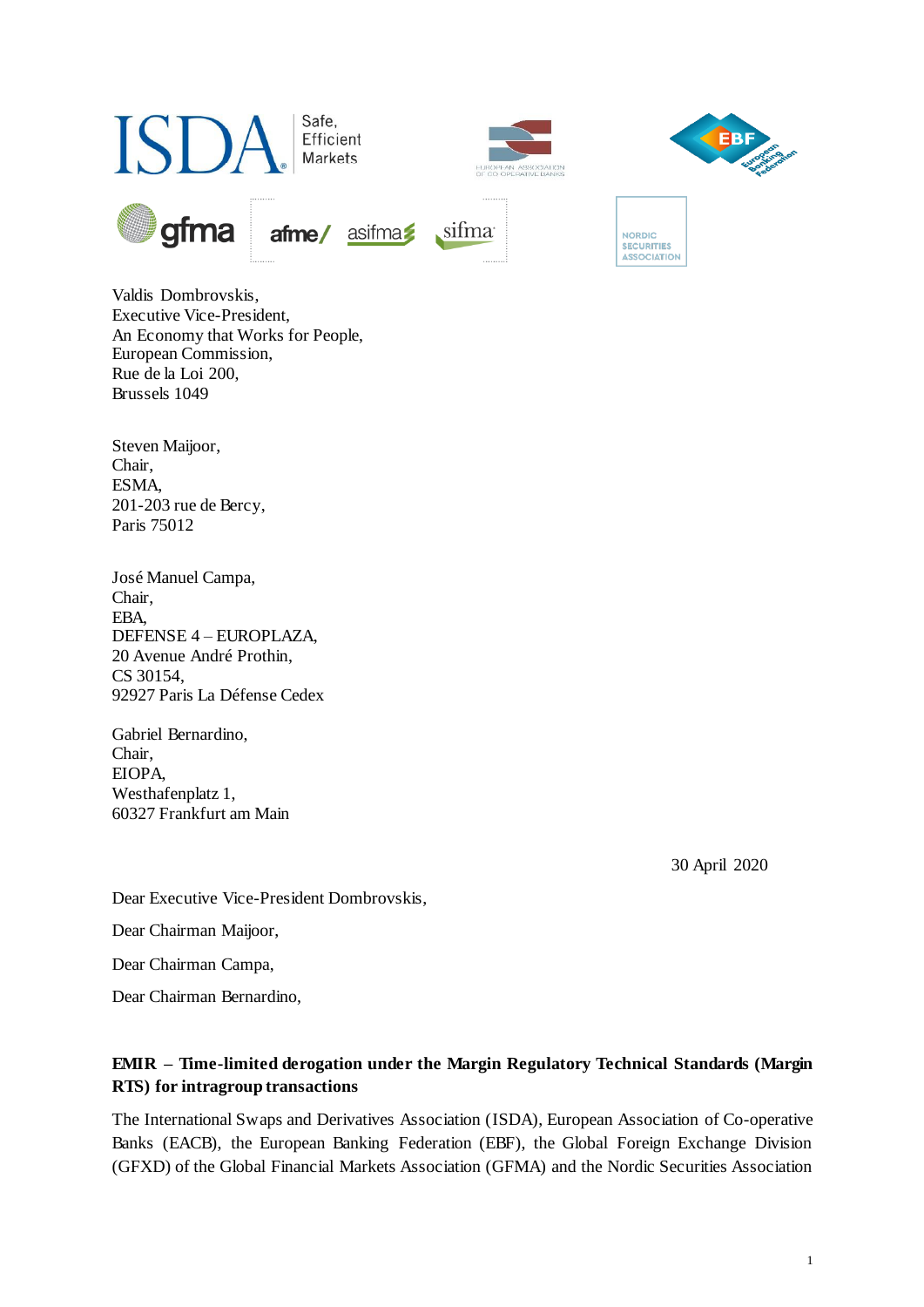(NSA, comprising the Danish Securities Dealers Association (Børsmæglerforeningen), Finance Finland (Finanssialan Keskusliitto), the Norwegian Securities Dealers Association (Verdipapirforetakenes Forbund) and the Swedish Securities Dealers Association (Svenska Fondhandlareföreningen) – hereinafter referred to as 'the associations'- welcome the steps that the European Commission and the European Supervisory Authorities (ESAs) have taken so far to ensure that EU derivatives counterparties can rely on the intragroup exemption from margin under EMIR when dealing with non-EU affiliates. However, the associations and their members would like to take this opportunity to emphasise the importance of intragroup transactions both for the ability of EU financial groups to operate, compete (with other financial groups) and make capital available in non-EU jurisdictions and to manage risks on a centralised basis therein. Intragroup transactions are also vital to the ability of non-EU financial groups to provide capital needed to underpin investment within the EU-27, and to manage risk associated with this activity.

We therefore ask both that *1) the necessary equivalence decisions be adopted as a matter of urgency in relation to all jurisdictions that have implemented margin rules in line with the BCBS-IOSCO framework and 2) that the draft revised Margin Regulatory Technical Standards ( Margin RTS) should be amended by the European Commission and ESAs such that the current temporary derogation from margin requirements for intragroup transactions with non-EU affiliates be extended for a further 3 years (beyond the extension until 21 December 2020 proposed in the draft Margin RTS) for all other jurisdictions.* Ideally these steps would be taken as soon as possible during the first half of 2020 in order to prevent market participants from having to initiate and execute costly compliance processes, despite the uncertainty around the application or otherwise of this requirement, and the demanding conditions faced by market participants, in relation to the COVID-19 crisis.

## **Intragroup transactions are crucial for centralised risk management at group level by internationally active EU entities**

Intragroup transactions are an essential tool in the ability of financial groups to offer derivatives business across borders. They allow central management of liquidity, which is key to enabling firms to offer the most favourable prices to their clients. The ability of EU investment firms to carry out intragroup transactions without being required to clear or margin those transactions allows EU financial markets to remain competitive. If this was not the case, the collateral cost to EU investment firms would make central risk management models prohibitively costly, and impede investment firms' ability to operate and compete in international derivatives markets. We discuss the reasons for this cost increase further below.

International financial groups operate through a network of subsidiaries and branches, both within the EU and across third-countries. This network allows international groups to operate in different markets, with the various entities and branches facing clients in that locality. However, in order to offer liquidity in multiple jurisdictions, international financial groups need to be able to centrally manage the risk associated with cross border trading.

In the derivatives industry, it is common for risk to be centrally managed. This allows for more efficient hedging and management of the risks that the financial group is exposed to. It also enables the use of central infrastructure, rather than having to build separate systems in each jurisdiction. This is not to say that firms do not manage risk or comply with regulatory obligations in the jurisdiction they are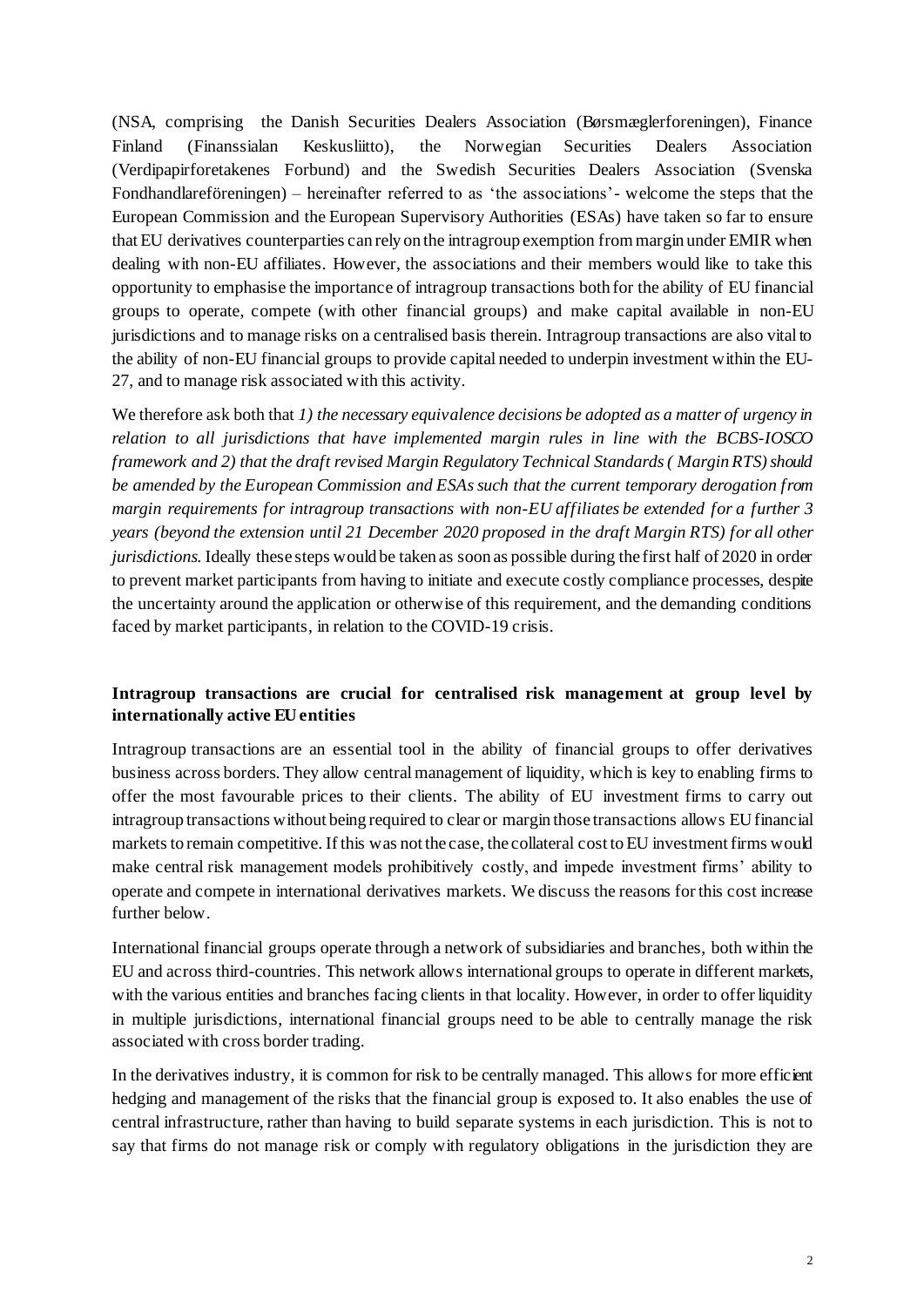trading in. Rather, booking models are used which allow effective management of prudential risks to the group, and central management of derivative risk.

The management of this risk is facilitated by trades between group entities. These are not client facing trades, are not price forming, and do not alter the market or credit risk exposure. Rather, they are a block transfer of risk within the group. Client facing trades would remain subject to margin (or clearing) requirements where those trades fall in scope for them.

The counterparties to the intragroup transaction are also subject to an appropriate centralized risk evaluation, measurement and control procedures. In relation to the intragroup exemption from the margin requirements, EMIR requires that the risk management procedures of the counterparties are adequately sound, robust and consistent with the level of complexity of the derivative transaction in question.

Regarding the cost increase mentioned above, this arises for a number of reasons. In particular, the expectation is that firms will have to exchange IM with the majority of their affiliates and that the amount of IM that will need to be exchanged will be a further  $25 - 35\%$  of the margin already being exchanged with external clients. This margin would be posted in segregated, bankruptcy-remote, nonrehypothecatable form (meaning that the margin is trapped liquidity or assets which cannot be used for any other purpose). This will increase the funding costs of each firm, as well as imposing an opportunity cost (as the assets cannot be put to more productive use, such as financing real economy activities). There will also be an operational and staff cost, as additional systems and human resource will need to be deployed at affiliates to manage and oversee the margin exchange process and to monitor reporting of margin exchanged.

It is important that the ESAs and EC act quickly to eliminate uncertainty as to whether and to what extent market participants will have to exchange margin in trades between EU and non-EU affiliates from 21 December 2020. If market participants do not receive early clarity, they will need to redeploy internal resources to prepare for implementation which may detract from their role in continuing to provide liquidity to counterparties and clients inside and outside the EU at this critical time. The vital role of financial intermediaries in financing the real economy is clear to market participants and policymakers alike, in the current context. The potential compliance requirements associated with the loss of the intragroup derogation are legally, operationally and financially demanding, however, and will take many months to put in place.

## **Equivalence decisions should be adopted in relation to all jurisdictions which have implemented BCBS-IOSCO-compliant margin requirements**

The associations urge the European Commission to adopt equivalence decisions as soon as possible for all jurisdictions that have implemented margin requirements that aim to comply with the G20's OTC derivative market reform agenda.

The original purpose of the temporary derogation included in the 2016 Margin RTS was to give the European Commission time to adopt equivalence decisions in relation to any relevant third countries. However, while equivalence decisions have been adopted in relation to the US CFTC margin rules and the Japanese margin rules, no other equivalence decisions have yet been adopted. While many jurisdictions only completed implementation of their own margin rules after adoption of the Margin RTS, a significant number of jurisdictions have now had margin rules in force for several years,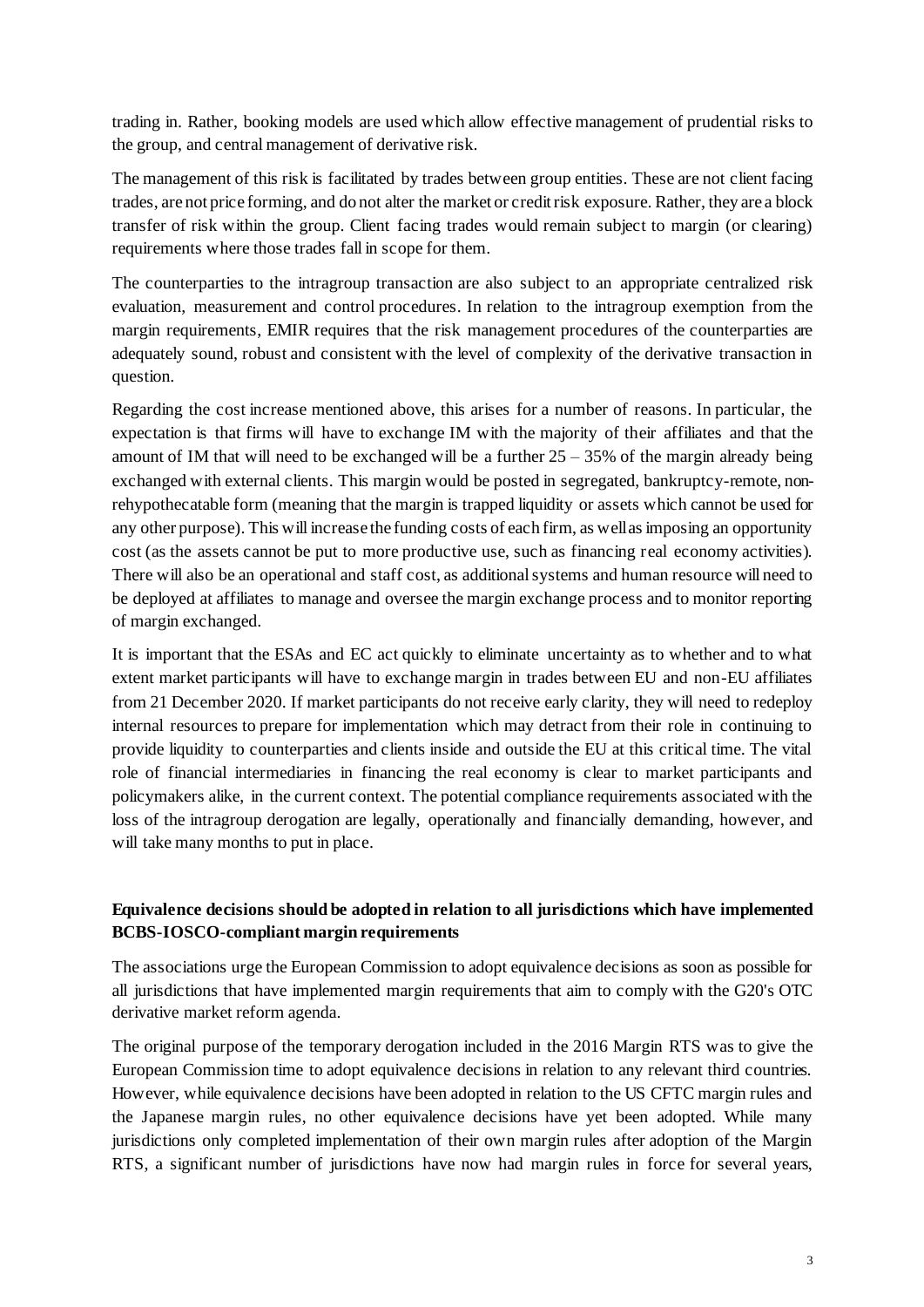including Australia, Brazil, Canada, Hong Kong, Mexico, Singapore, South Korea and Switzerland. The US prudential regulators adopted their margin rules in October 2015. These jurisdictions are important trading partners of the EU and important markets for EU financial institutions. In addition to these jurisdictions, other jurisdictions are also in the process of introducing margin rules, including, in the US, the SEC (whose margin rules will enter into force shortly).

We would welcome confirmation as soon as possible from the European Commission that it is investigating jurisdictions which may have equivalent margin rules and that it is intending to seek technical advice from the ESAs regarding the potential equivalence of the margin rules in the jurisdictions listed above or in any other jurisdictions.

We further add that equivalence should be outcomes-based, and therefore should not be caveated by a long list of conditions relating, for example, to aspects of regulation of derivatives activity where prospective beneficiaries of equivalence would be required to comply with EU regulation rather than the regulation applying in the jurisdiction concerned (where there are differences). Such conditionality has the effect of undermining the benefits of equivalence (by inflating legal and compliance costs). To the extent such conditionality is attached to equivalence decisions, it should focus on the most systemic risk-related aspects of uncleared derivatives business.

### **Extension of the current derogation**

Article 36 of the Margin RTS currently provides that where an EU counterparty and a third country counterparty to a non-centrally cleared OTC derivative contract meet the conditions for an intragroup transaction, and where no equivalence decision has been adopted in respect of the relevant third country, the initial margin requirement shall apply 3 years after the date of entry into force of the Margin RTS. Article 37 provides for a similar derogation in relation to variation margin. The Margin RTS entered into force on 4 January 2017, so the derogation was set to expire on 4 January 2020. On 19 December 2019, ESMA published a Final Report for technical standards amending the Margin RTS to extend the temporary exemption to align it with the exemption for the clearing obligation, so that it will expire from 21 December 2020<sup>12</sup>. The ESAs also stated, at that point, that they expected National Competent Authorities to take a 'risk-based and proportionate' approach to enforcement of the margining requirement for intragroup transactions as of 4 January 2020, pending adoption and application of the revised expiry date of 21 December 2020, in the revised Margin RTS.

While the associations welcome this extension of the temporary derogation, we are concerned that it is necessary to extend the temporary derogation further in order to protect EU counterparties which enter into OTC derivatives with non-EU affiliates located in jurisdictions which have not yet adopted margin requirements equivalent to those under the Margin RTS, or potentially also in jurisdictions which have

 $\overline{a}$ <sup>1</sup> [https://www.esma.europa.eu/sites/default/files/library/esas\\_2019\\_20\\_-\\_final\\_report\\_](https://www.esma.europa.eu/sites/default/files/library/esas_2019_20_-_final_report_-_bilateral_margin_amendments.pdf) bilateral\_margin\_amendments.pdf While these amended technical standards have not yet entered into force, the ESAs have stated, in a Public Statement adopted in December 2019, that they expect competent authorities to apply the EU framework in a risk-based and proportionate manner until the amended technical standards enter into force.

<sup>&</sup>lt;sup>2</sup> Market participants also believe that regulators should address the time-limited derogation from mandatory clearing of cross-border intragroup transactions (of contracts in classes subject to the clearing obligation) which will also expire on 21 December 2020. See https://eur-lex.europa.eu/legalcontent/EN/TXT/PDF/?uri=CELEX:32019R0667&from=EN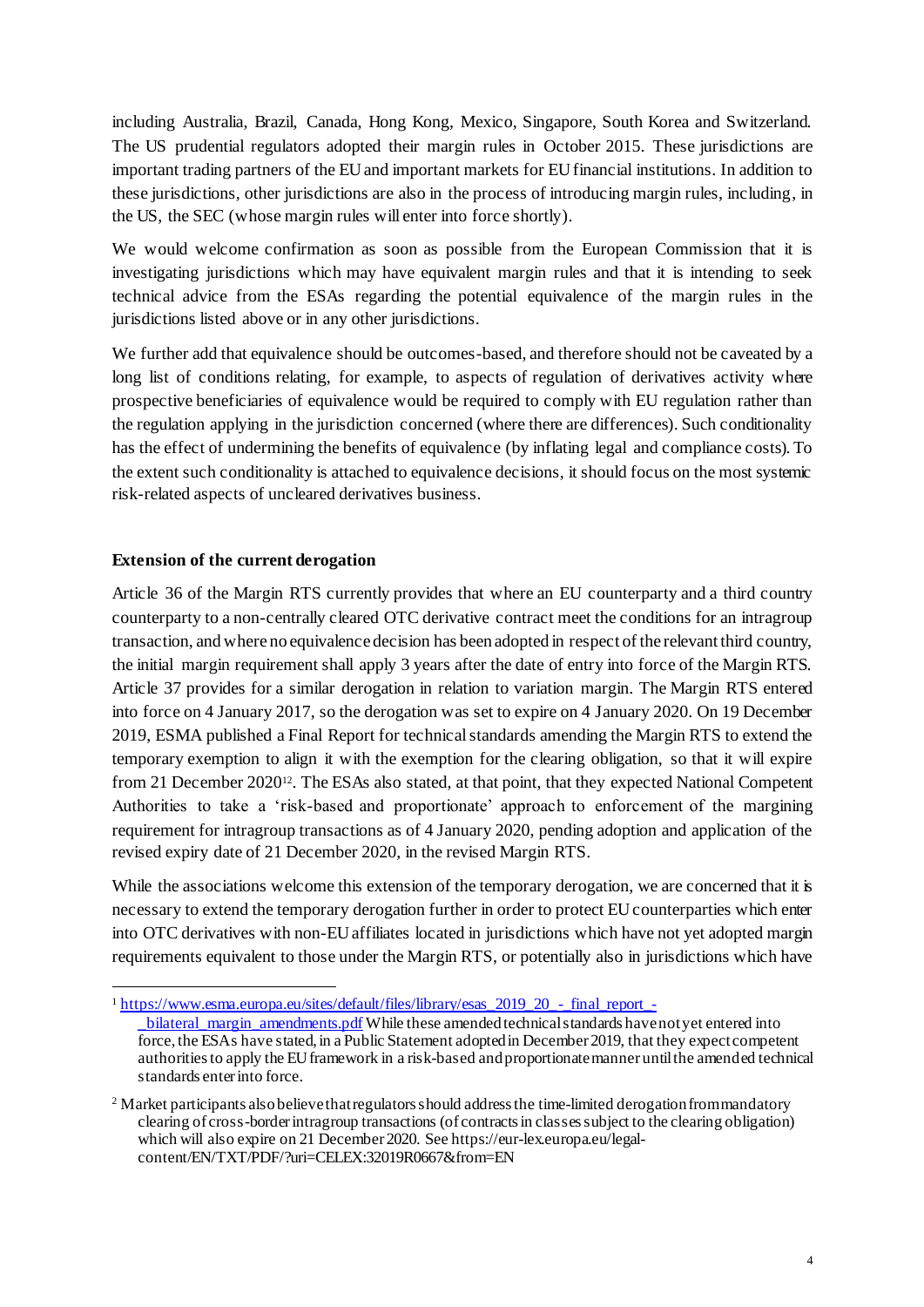adopted BCBS-IOSCO-compliant margin requirements but for which the European Commission has not yet been able to complete an equivalence decision by 21 December 2020. Even if equivalence decisions will be adopted for a number of other BCBS-IOSCO-compliant jurisdictions by then, the justification for having a derogation for cross-border intragroup transactions will continue to exist for many other jurisdictions. If the derogation is not extended, the impact on the ability of European derivative market participants to operate on a cross-border basis would be severe.

In order to address the risk of market fragmentation and instability resulting from termination of the temporary derogation in the absence of equivalence decisions, we would ask the European Commission and the ESAs to take steps urgently to extend the temporary derogation beyond 21 December 2020 (as currently proposed in the draft Margin RTS published in December 2019), until 21 December 2023, in order to ensure that EU firms have certainty regarding their continued ability to rely on this derogation and in order to ensure a level playing field between EU firms whose group is entirely within the EU and EU firms which operate on a global level and so have affiliates in multiple non-EU jurisdictions.

Such an extension would allow time for the European Commission to continue its work on assessment of the appropriateness of finding these jurisdictions equivalent. It would also allow other important jurisdictions more time to develop their regulatory frameworks with respect to OTC derivative business – in particular non-cleared margin rules – such that they are more aligned with EU and BCBS-IOSCO standards. Such an extension of the derogation would also maintain the competitiveness of EU supervised entities engaged in derivatives business with and in these third countries.

## **If the Intragroup derogation is not extended further under the Margin RTS, the ESAs should consult separately (and as soon as possible) on the expiry of the Intragroup derogation**

If the European Commission and ESAs do not amend the draft revised Margin RTS to extend the derogation as respectfully requested, we urge the ESAs to (as soon as possible) conduct a full public consultation addressing whether or not the cross-border intragroup derogation should be extended. We believe that the ESAs should also, at that point (and certainly no later than 30 June 2020), make a statement to the effect that national competent authorities should not prioritise their supervisory actions, and should encourage them to further apply their risk-based supervisory powers in day-to-day enforcement of these requirements in a proportionate manner towards group entities that have benefited from the derogation until after this consultation has run its course and sufficient time has passed to either to effect any legislative changes deemed appropriate, or to give market participants time to put in place necessary infrastructure and documentation to apply this requirement should the consultation conclude that it is appropriate for the derogation not to be extended.

We believe that such a statement would be necessary as it seems unlikely that the ESAs could – at this stage – hold a consultation and draw conclusions from that consultation early enough to give market participants adequate time to comply with the requirement to apply margin requirements between group entities in different jurisdictions by 21 December 2020. Compliance with this requirement would be complex and costly (consider the requirement to establish segregated accounts for initial margin in dozens of non-EU jurisdictions, for example).

We believe it would be unusual for such an impactful requirement to be applied to market participants without any formal consultation having been held as to its appropriateness. We observe that the ESAs have not consulted on the derogation at any point since the adoption of the Margin RTS in 2016.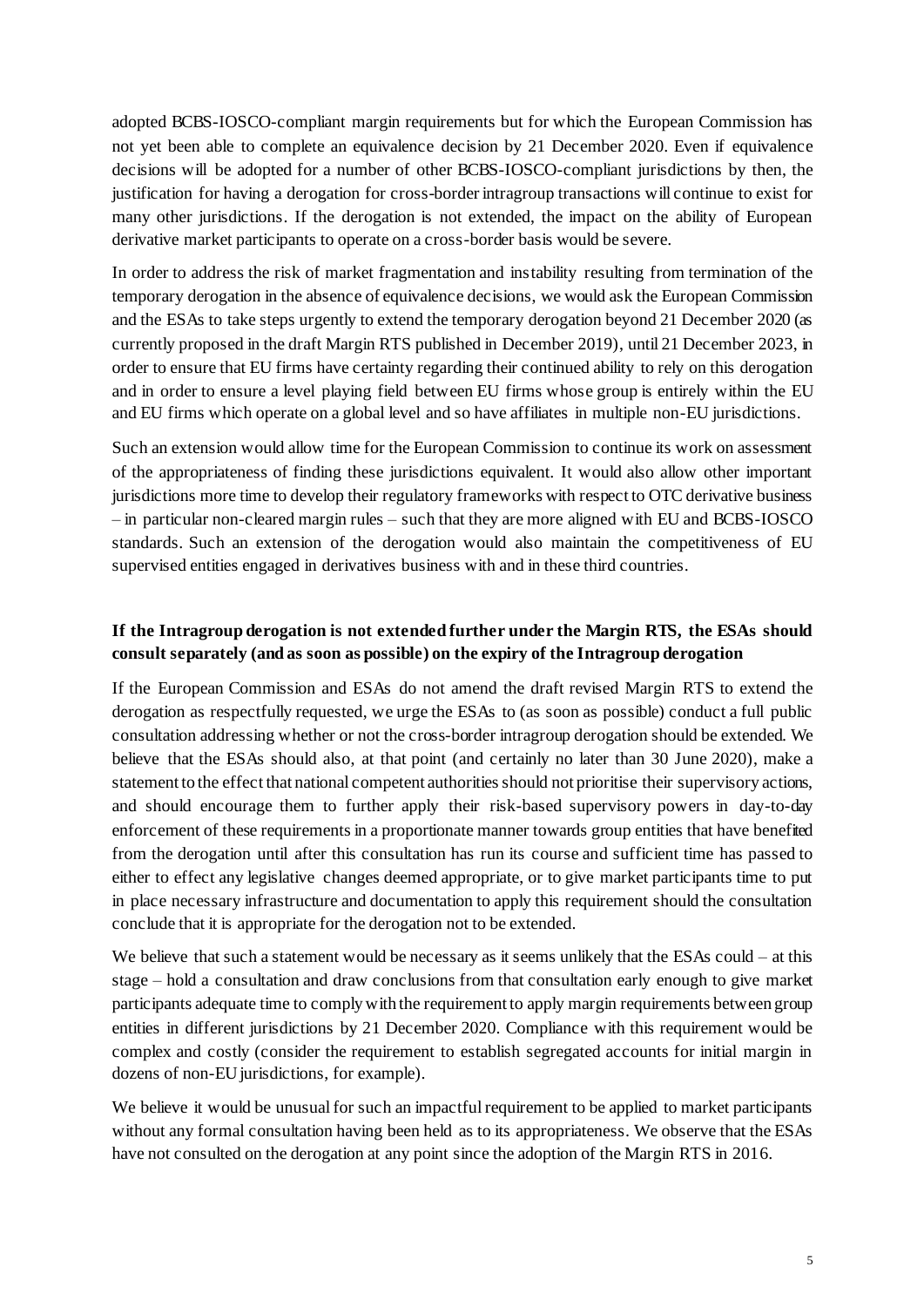## **If the EU applies initial and variation margin to cross-border intragroup transactions it will be an outlier in comparison with other major jurisdictions**

Currently the only margin rules that require exchange of IMin relation to transactions between affiliates are the margin rules of the US prudential regulators, who – following a consultation - are considering whether the IM requirement should be removed. A final rule is expected in a matter of weeks. The margin rules of the US CFTC and SEC, Brazil, Canada, Hong Kong, Japan, Singapore and South Korea do not require any exchange of margin between affiliates, and the Australian margin rules only require exchange of VM between affiliates in limited circumstances. In this regard, we would ask the European Commission to consider – for the purpose of future revision EMIR Level 1 - whether it continues to be appropriate for EMIR to require exchange of margin between affiliates.

We thank you for your consideration of this letter, and would be happy to discuss this issue further at your convenience.

Yours sincerely,

| Scott O'Malia | James Kemp,                       | Herve Guider,      |
|---------------|-----------------------------------|--------------------|
| CEO,          | Managing Director,                | Managing Director, |
| <b>ISDA</b>   | Global Foreign Exchange Division, | <b>EACB</b>        |
|               | <b>GFMA</b>                       |                    |
|               |                                   |                    |

| Wim Mijs, | Jakob Legård Jakobsen                  |
|-----------|----------------------------------------|
| CEO,      | Executive Director,                    |
| EBF       | Danish Securities Dealers Association, |
|           | (current Presidency of NSA)            |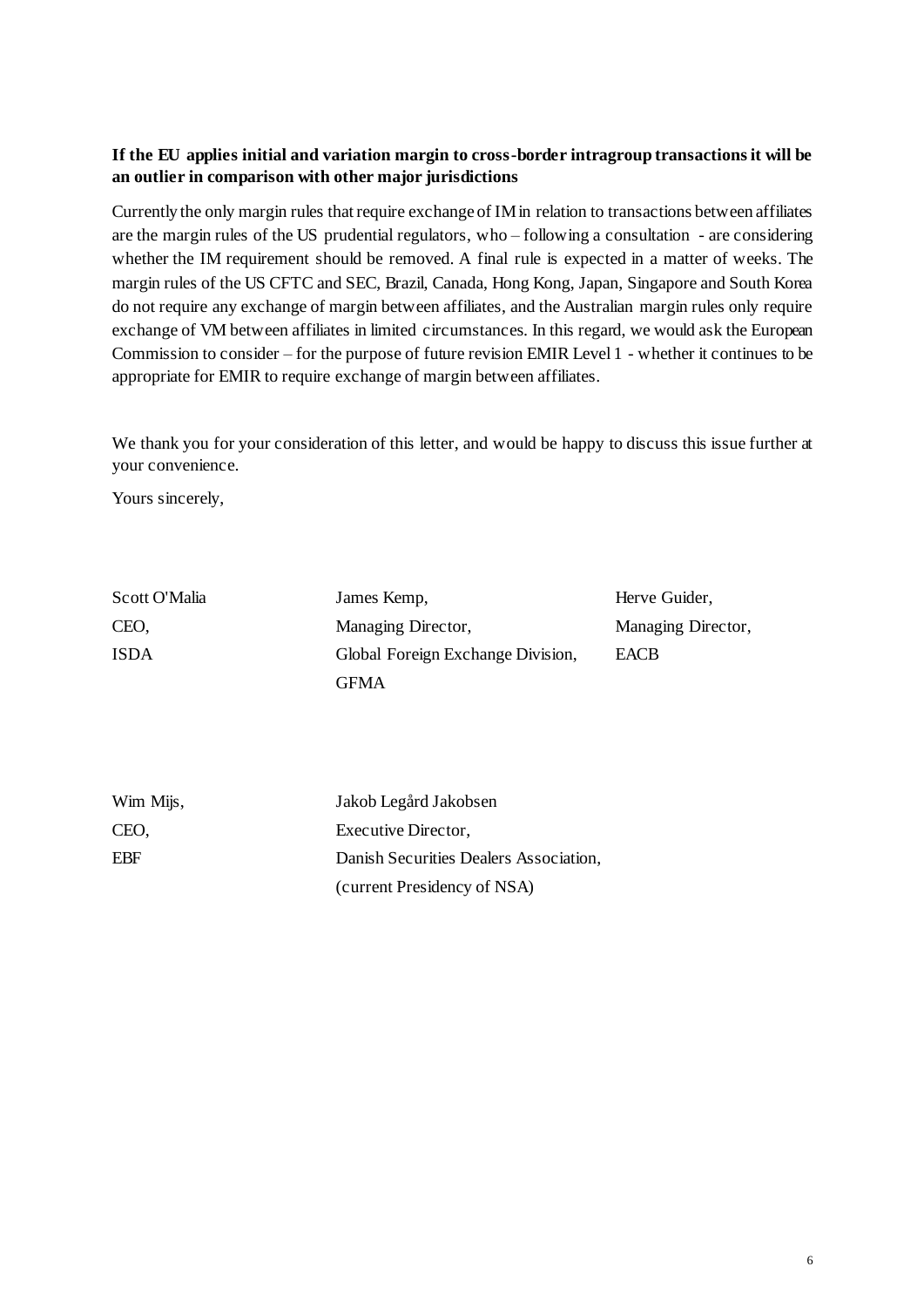#### **About ISDA**

Since 1985, ISDA has worked to make the global derivatives markets safer and more efficient. Today, ISDA has more than 900 member institutions from 73 countries. These members comprise a broad range of derivatives market participants, including corporations, investment managers, government and supranational entities, insurance companies, energy and commodities firms, and international and regional banks. In addition to market participants, members also include key components of the derivatives market infrastructure, such as exchanges, intermediaries, clearing houses and repositories, as well as law firms, accounting firms and other service providers. Information about ISDA and its activities is available on the Association's website[: www.isda.org](http://www.isda.org/).

### **About EACB**

The **European Association of Co-operative Banks** [\(EACB\)](http://www.eacb.coop/en/home.html) is the voice of the co-operative banks in Europe. It represents, promotes and defends the common interests of its 28 member institutions and of co-operative banks in general. Co-operative banks form decentralised networks which are subject to banking as well as co-operative legislation. Democracy, transparency and proximity are the three key characteristics of the co-operative banks' business model. With 4,050 locally operating banks and 58,000 outlets co-operative banks are widely represented throughout the enlarged European Union, playing a major role in the financial and economic system. They have a long tradition in serving 210 million customers, mainly consumers, retailers and communities. The co-operative banks in Europe represent 79 million members and 749,000 employees and have a total average market share of about 20%. Website[: www.eacb.coop](http://www.eacb.coop/)

#### **About EBF**

The European Banking Federation is the voice of the European banking sector, uniting **32 national banking associations** in Europe that together represent some **3,500 banks** – large and small, wholesale and retail, local and international – employing about **two million people**. **Website[: www.ebf.eu](http://www.ebf.eu/)**

#### **About GFXD**

The GFXD was formed in co-operation with the Association for Financial Markets in Europe (AFME), the Securities Industry and Financial Markets Association (SIFMA) and the Asia Securities Industry and Financial Markets Association (ASIFMA). Its members comprise 25 global foreign exchange market participants, collectively representing a significant portion of the FX inter-dealer market. Both the GFXD and its members are committed to ensuring a robust, open and fair FX marketplace and welcome the opportunity for continued dialogue with global regulators. Learn more about the GFXD at[: www.gfma.org/foreign-exchange/](http://www.gfma.org/foreign-exchange/)

#### **About NSA**

The Nordic Securities Association (NSA) is a Nordic cooperation that works to promote a sound securities market primarily in the Nordic region. The NSA is formed by the Danish Securities Dealers Association (Børsmæglerforeningen), Finance Finland (Finanssiala), the Norwegian Securities Dealers